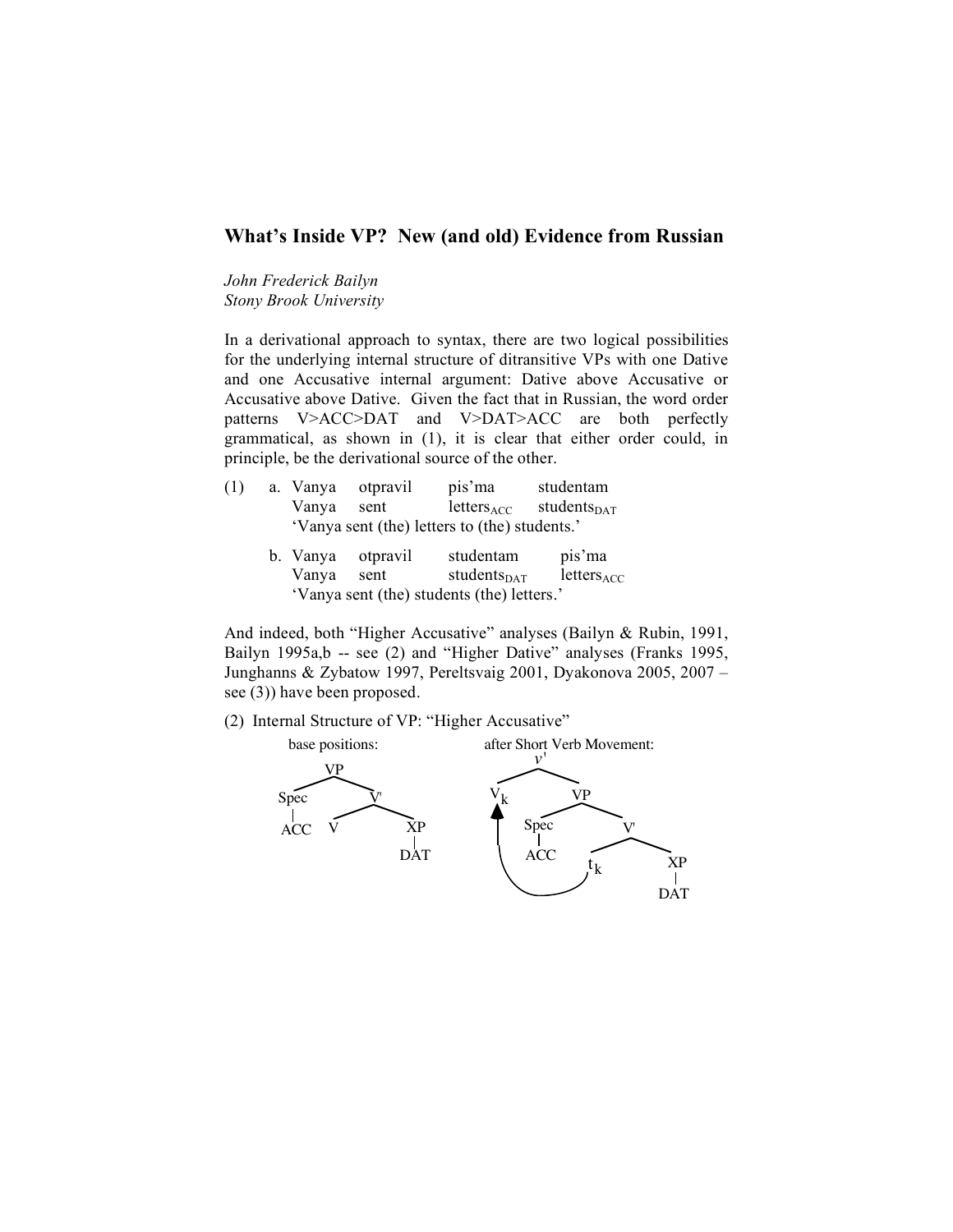(3) Internal Structure of VP: "Higher Dative"



The two approaches share many core assumptions about syntactic structure and derivation: binary branching, Short Verb Movement from V*v* (Bailyn 1995b), Thematic Uniformity (Baker 1988, 1997), a derivational relationship between (1)a and (1)b, and some kind of local A-scrambling to account for the word order that is not base-generated under that approach, as shown here:

(4) Dat > Acc order under "Higher Accusative" approach (derives (1)b):



(5) Acc > Dat order under "Higher Dative" approach (derives  $(1)a$ ):



That the reordering process is A-movement is shown by the successful binding ability it acquires (under either approach), as seen in (6):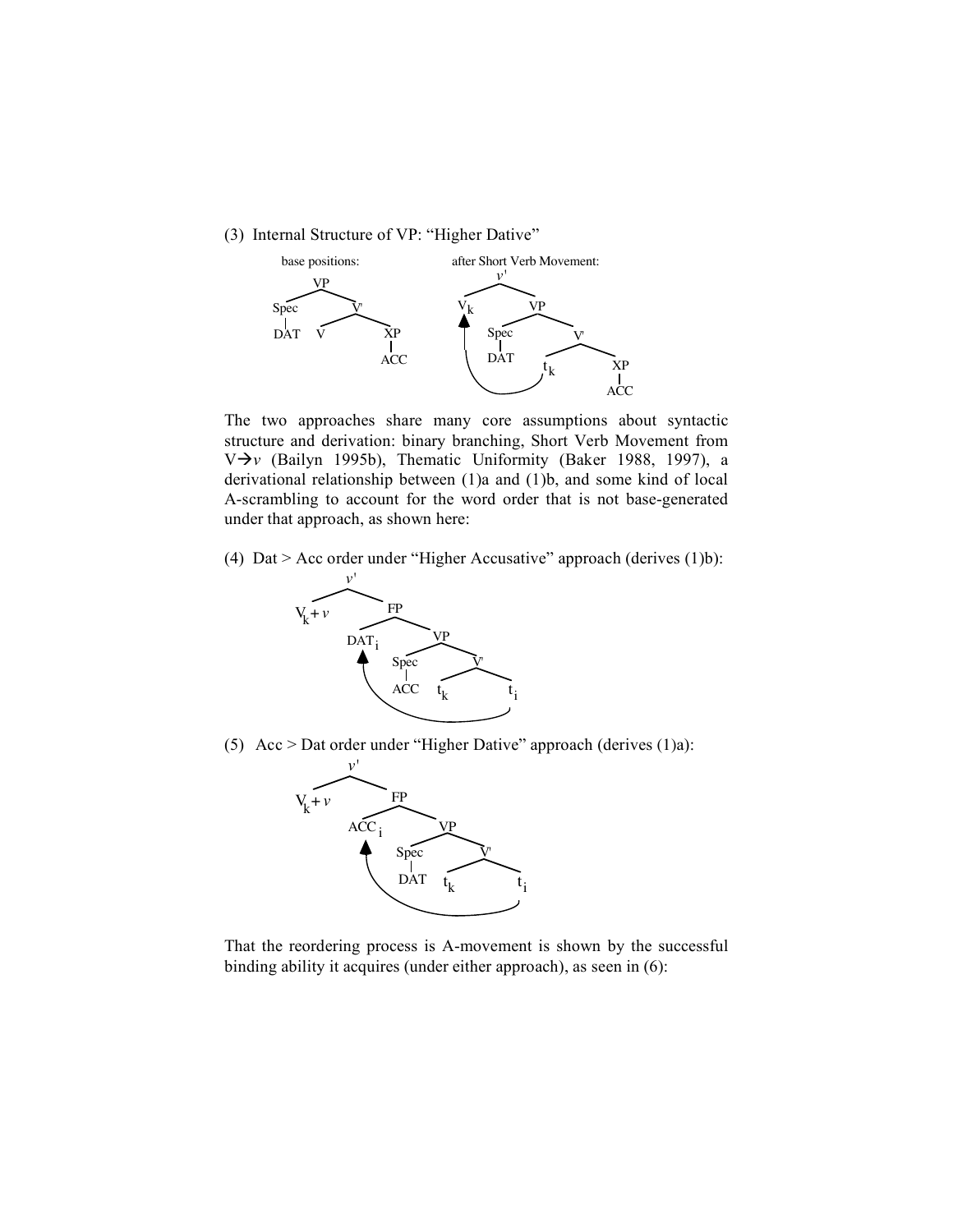|  |  | (6) a. Ivan predstavil <b>Petrovyx drug-drugu</b> ACC-DAT<br>Ivan introduced Petrovs <sub>ACC</sub> each other <sub>DAT</sub>                                                                  |  |
|--|--|------------------------------------------------------------------------------------------------------------------------------------------------------------------------------------------------|--|
|  |  | b. Ivan predstavil <b>Petrovym drug druga</b> DAT-ACC<br>Ivan introduced Petrovs <sub>DAT</sub> each other <sub>ACC</sub><br>'Ivan introduced the Petrovs to each other.' (gloss for both a,b) |  |

In this paper, I will defend arguments from previous literature (Bailyn 1995 a,b) that the Higher ACC approach shown in (2) and (4) is the correct one, discuss potential evidence in favor of the opposite approach (especially from Pereltsvaig 2001 and Dyakonova 2005, 2007) and conclude with new evidence in favor of Higher Accusative.

## **1. The original syntactic evidence for Higher Accusative**

Bailyn 1995a,b argues that Instrumental adjunct secondary predicates support the Higher ACC approach because ACC arguments can control into such clauses whereas DAT and other oblique arguments cannot. This is shown in (7).

## Instrumental secondary predicates

| (7) |  | a. Maša                                                                   | našla<br>Masha <sub>i</sub> found                                                                 | Sašu<br>$Sasha_{k-ACC}$ |      | golym.<br>$nude_{k-INSTR}$                  |  |
|-----|--|---------------------------------------------------------------------------|---------------------------------------------------------------------------------------------------|-------------------------|------|---------------------------------------------|--|
|     |  |                                                                           | 'Masha found Sasha nude.'                                                                         |                         |      |                                             |  |
|     |  |                                                                           | b. *Maša pomogla Saše<br>$Masha_i$ helped $Sasha_{k-DAT}$<br>'Masha helped Sasha nude.'           |                         |      | golym.<br>$nude_{k-INSTR}$                  |  |
|     |  |                                                                           | c. *Maša pozvonila Saše<br>$Masha_i$ telephoned $Sasha_{k-DAT}$<br>'Masha telephoned Sasha nude.' |                         |      | golym.<br>$nude_{k-INSTR}$                  |  |
|     |  | d. *Maša boitsja<br>Masha <sub>i</sub> fears<br>'Masha fears Sasha nude.' |                                                                                                   | Saši<br>$Sasha_{k-GEN}$ |      | golym.<br>$nude_{k-INSTR}$                  |  |
|     |  |                                                                           | e. *Maša posmotrela na<br>Masha <sub>i</sub> looked at<br>'Masha looked at Sasha nude.'           |                         | Sašu | golym.<br>$Sasha_k$ nude <sub>k-INSTR</sub> |  |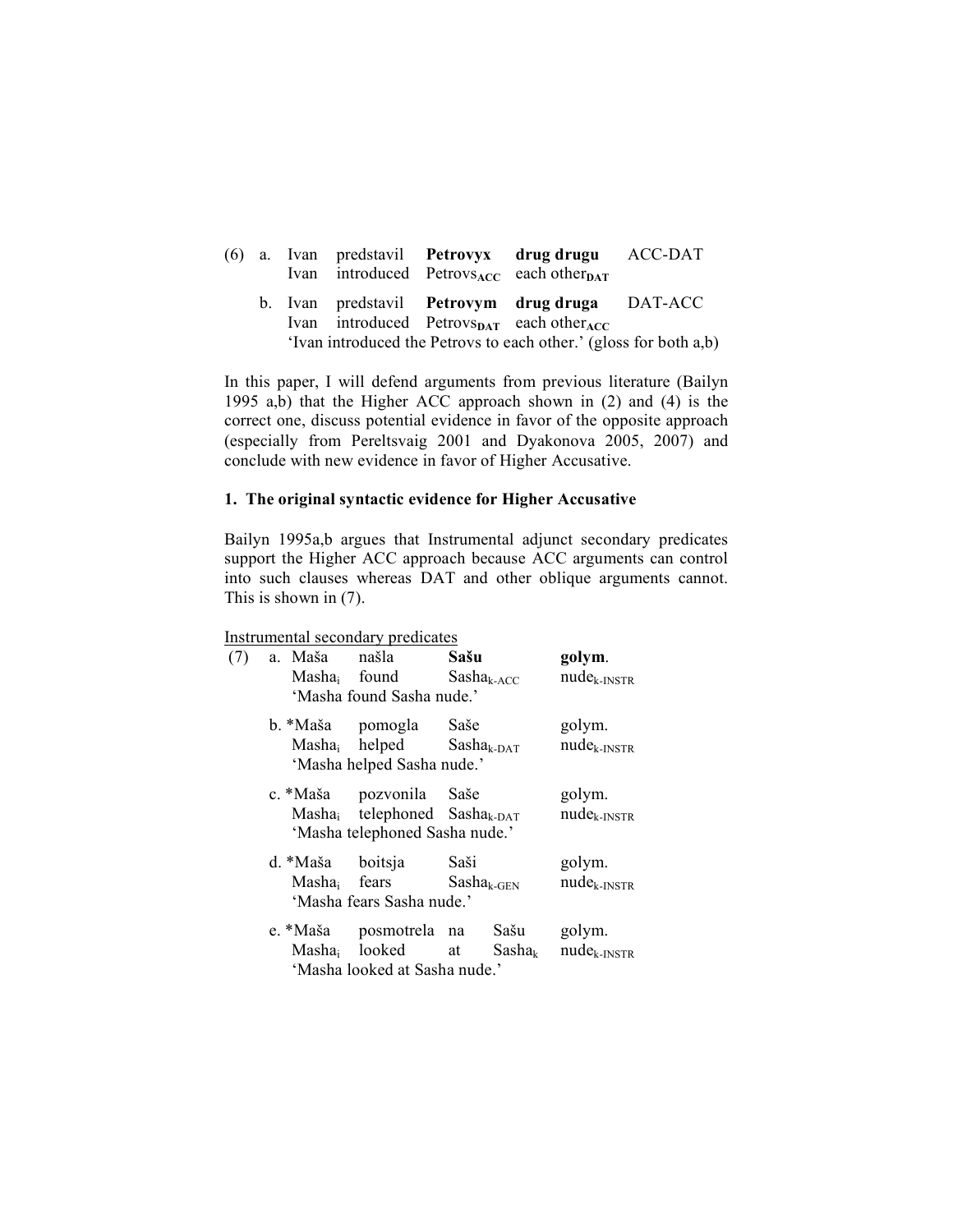(8) **Trener** prodal **Aršavina** Abramoviču **sil'nym**.  $Coach_i$  sold Arshavin<sub>j-ACC</sub> Abramovich<sub>k-DAT</sub> strong<sub>INSTR</sub> 'The coach<sub>i</sub> sold Arshavin<sub>i</sub> to Abramovich<sub>k</sub> strong  $i^{(i)*k}$ '

In transitives, the ACC object can control, as in  $(7)a$ . In ditransitives with two potential VP internal controllers, the ACC but not the DAT can control, as in  $(8)$ .<sup>1</sup> On the Higher ACC account, these facts follow on standard assumptions about adjunction (such as Adger 2003). A possible structure for  $(8)$  is  $(9)$ , where the DAT is too low to control:



The Higher DAT response counters that DAT can sometimes control: "even though *dative arguments are illicit controllers for Instrumental clauses*, they have no problem to control into agreeing clauses or purpose clauses" (Dyakonova 2005 p17, my emphasis). (Note the *explicit* admission that Higher DAT cannot explain (7)-(8).) Consider the facts in (10):

 $\frac{1}{1}$ <sup>1</sup>I assume subject control results from higher attachment of the adjunct.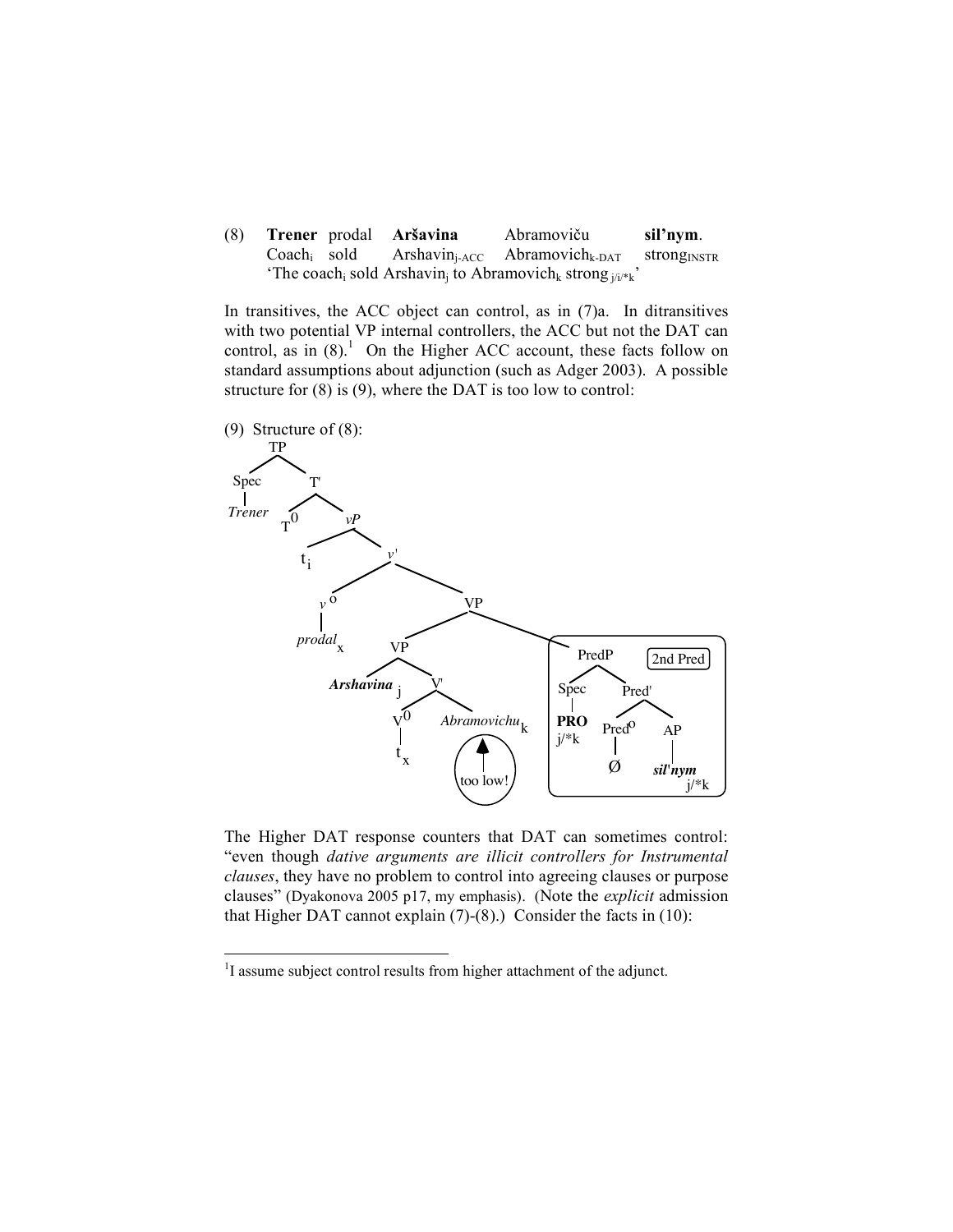(10) Agreeing  $2<sup>nd</sup>$  pred:

| Ona rasskazala nam |  | etu novost' rastroenn-ym/*-ymi                                    |
|--------------------|--|-------------------------------------------------------------------|
| she told           |  | $\text{us}_{\text{DAT}}$ [this news] upset <sub>DAT/*INSTR</sub>  |
|                    |  | 'She told us this news [while we were] upset.' (Dyakonova ex. 30) |

(11) Purpose Clause: Ona prinesla mne raboty čtoby proverit'. she brought me $_{\text{DATA}}$  papers<sub>ACC</sub> to [PRO<sub>i</sub> check] 'She brought me the papers to check/grade.' (Dyakonova ex. 28b)

(10) shows an *agreeing* secondary predicate ('upset'), whose distribution is not restricted by the case of the controller. Contrast (10) with the inability of the DAT in (7)b-c and (8) to control. (11) shows a DAT indirect object apparently controlling a purpose clause PRO subject.

However, the success of (10)-(11) does not bear on the issue in (8). First, Bailyn 2001, Madariaga 2006 and Pereltsvaig 2007 provide evidence that agreeing secondary predicates are appositives, based on the following facts: (i) agreeing SCs are always located closer to the head than Instrumental SCs, (ii) agreeing SCs are structurally freer, (iii) only agreeing SCs can be located inside PP. This being the case, it would be expected that agreeing SCs are not restricted by controller case.

Second, purpose clauses may not involve syntactic control at all, as seen in (12) where the purpose clause refers to a missing subject.

(12) Purpose Clause:

|  | Ona prinesla | raboty                                                 | (čtoby) | proverit'. |
|--|--------------|--------------------------------------------------------|---------|------------|
|  | she brought  | papers <sub>ACC</sub> in order $[PROi$ to check]       |         |            |
|  |              | 'She brought some papers to have them checked/graded.' |         |            |

So the success of (11) tells us little about the internal structure of VP. Therefore, neither of the examples of DAT control bears on the issue of Instrumental small clauses. INSTR phrases are clearly not appositives, nor do they allow implicit controllers, and the control symmetry remains unexplained in a Higher Dative account. The original argument stands. $<sup>2</sup>$ </sup>

<sup>&</sup>lt;sup>2</sup>Appealing to the Movement Theory of Control (Hornstein 1999) changes nothing: on such a view, the controller must be able to move into ACC but not DAT position. Such a distinction falls out only on the Higher ACC account.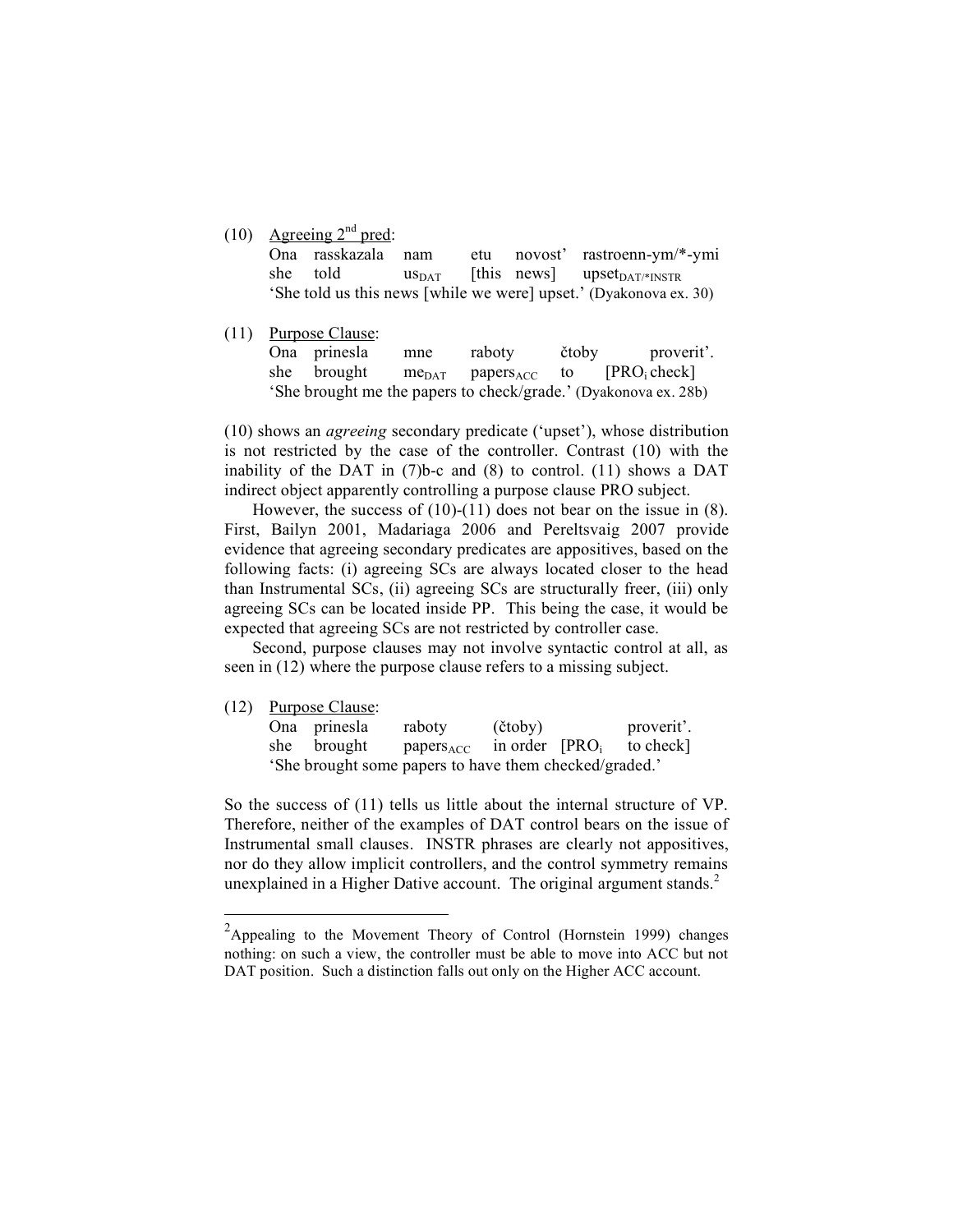The other strong original argument for Higher Accusative concerns an asymmetry in reciprocal binding possibilities, which the Higher Dative account cannot explain. The crucial facts are given in  $(13)$ :

#### B. Reciprocal Binding:

- (13) a. Ivan predstavil **Petrovyx drug drugu** ACC-DAT Ivan introduced Petrovs $_{\text{ACC}}$  each other $_{\text{DATA}}$ 'Ivan introduced the Petrovs to each other.' (base structure)
	- b. Ivan predstavil **Petrovym drug druga** DAT-ACC Ivan introduced Petrovs $_{\text{DATA}}$  each other<sub>ACC</sub> (derived from (14)b, ok after movement)
- (14) a. ?Ivan predstavil **drug drugu Petrovyx** DAT-ACC Ivan introduced each other $_{\text{DATA}}$  Petrovs<sub>ACC</sub> (derived from (13)a, ok before movement)
	- b.\*Ivan predstavil **drug druga Petrovym** ACC-DAT Ivan introduced each other $_{ACC}$  Petrovs<sub>DAT</sub> (out as base structure)

On the Higher Accusative account, (13)a and (14)b are underived orders. In (13)a c-command holds, satisfying Principle A. (14)a is then derived from (13)a by local A-movement. Assuming Principle A is derivational, (14)a is well-formed before A-mvt and (13)b is well-formed after A-mvt from (14)b. Only (14)b is out. This falls out from the Higher Accusative account, because Principle A is never satisfied. Since derivational binding is needed to derive (13), Higher Dative predicts the opposite results in (14). (Kaiser (2002) shows the identical contrast in Finnish.)

This finding has since been supplemented by facts from Russian binding in Asarina (2005), Testelets (2001) and others, as in (15):

(15) a. Sud'ba prednaznačala **nas drug drugu**  $\text{Fate}_{\text{NOM}}$  predestined us<sub>i-ACC</sub> [each other]<sub>k-DAT</sub> 'Fate predestined us for each other.' (Testelets 2001)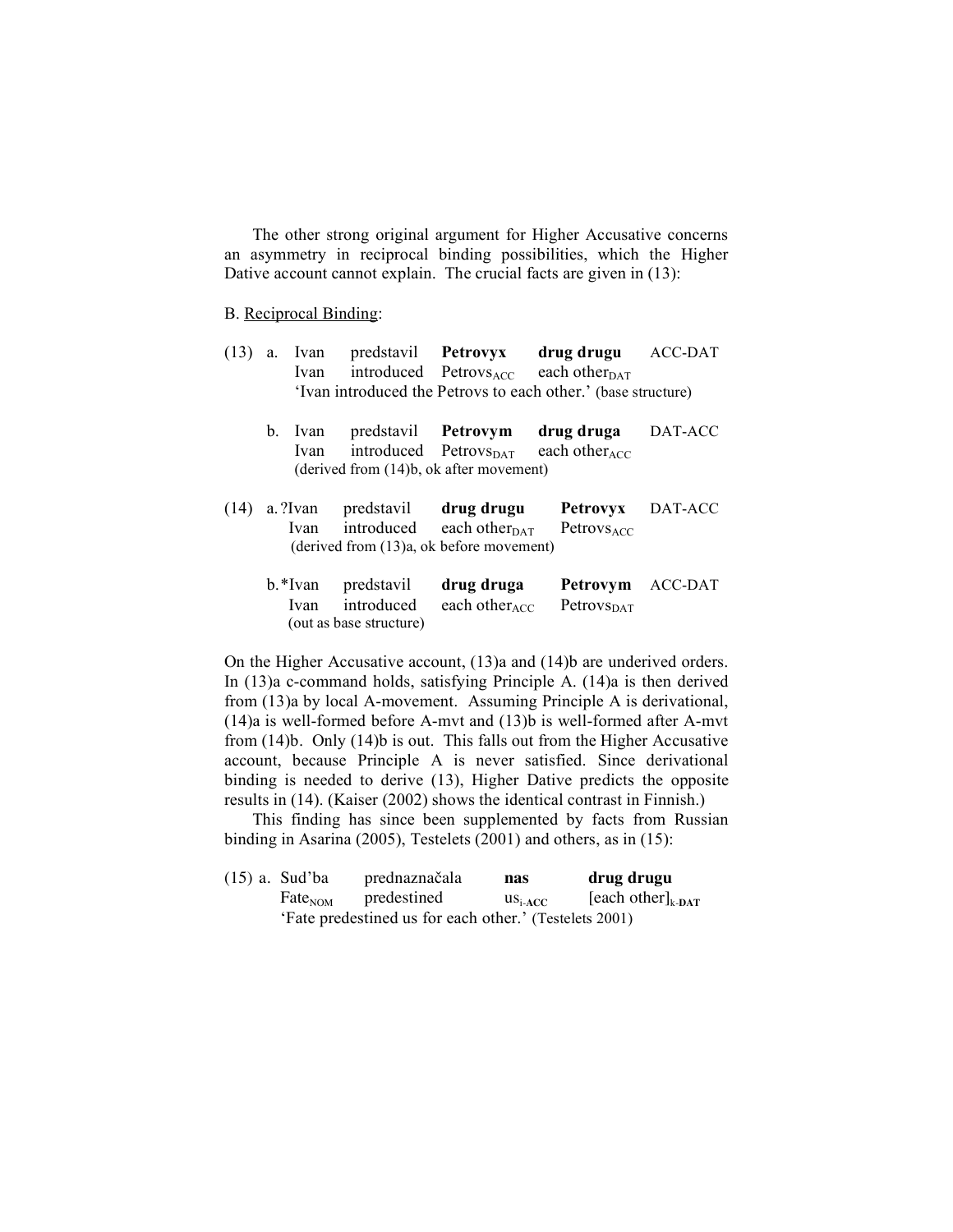b. \*Sud'ba prednaznačala **nam drug druga**  $\text{Fate}_{\text{NOM}}$  predestined us<sub>i-DAT</sub> [each other]<sub>k-ACC</sub> 'Fate predestined us for each other.' (Testelets 2001)

Higher Dative approaches do not give an account for any of the facts in (13)-(15). Rather, they present other binding facts that apparently support Higher Dative. However, a closer look reveals that these fact do not show what they seem to show. Consider (16) (from Pereltsvaig 2001):

|  | $(16)$ a. Vanya poslal vračam |                                                 | pacientov | drug druga                                                                                 |
|--|-------------------------------|-------------------------------------------------|-----------|--------------------------------------------------------------------------------------------|
|  |                               |                                                 |           | Vanya sent doctors <sub>i-DAT</sub> [patients <sub>ACC</sub> each other <sub>i-GEN</sub> ] |
|  |                               | 'Vanya sent the doctors each other's patients.' |           |                                                                                            |

b. \*Vanya poslal **pacientov** vračam **drug druga** Vanya sent patients<sub>i-ACC</sub> [doctors<sub>DAT</sub> each other<sub>i-GEN</sub>] 'Vanya sent the patients to each other's doctors.'

The claim based on (16) is that the Dative in (16)a can bind into the Accusative, whereas the reverse is not true in (16)b. This looks to be the opposite of the facts shown above. However, the problem with (16)b is not related to binding, but rather to the specific needs of the verb 'send'. Even without a reciprocal, the order in (16)b is degraded, as in (17)a:

- (17) a. ???Vanya poslal **pacientov** vračam Vanya sent patients<sub>ACC</sub> [doctors<sub>pAT</sub>] "Vanya sent the patients to the doctors.'
	- b. Vanya poslal **pacientov** k vračam **drug druga** Vanya sent patients<sub>ACC</sub> to  $[doctors<sub>DATA</sub> each other<sub>GEN</sub>]$ "Vanya sent the patients to each other's doctors.'

This verb prefers to express the goal with a PP as in (b), in which case binding is fine, as expected. So Accusatives can in fact bind into GOAL expressions, just as some raised Datives can bind into Accusative THEME expressions. This renders (16) irrelevant. And the asymmetries shown above in  $(7)-(9)$  and  $(13)-(15)$  still all support the Higher Accusative account. The original argument stands.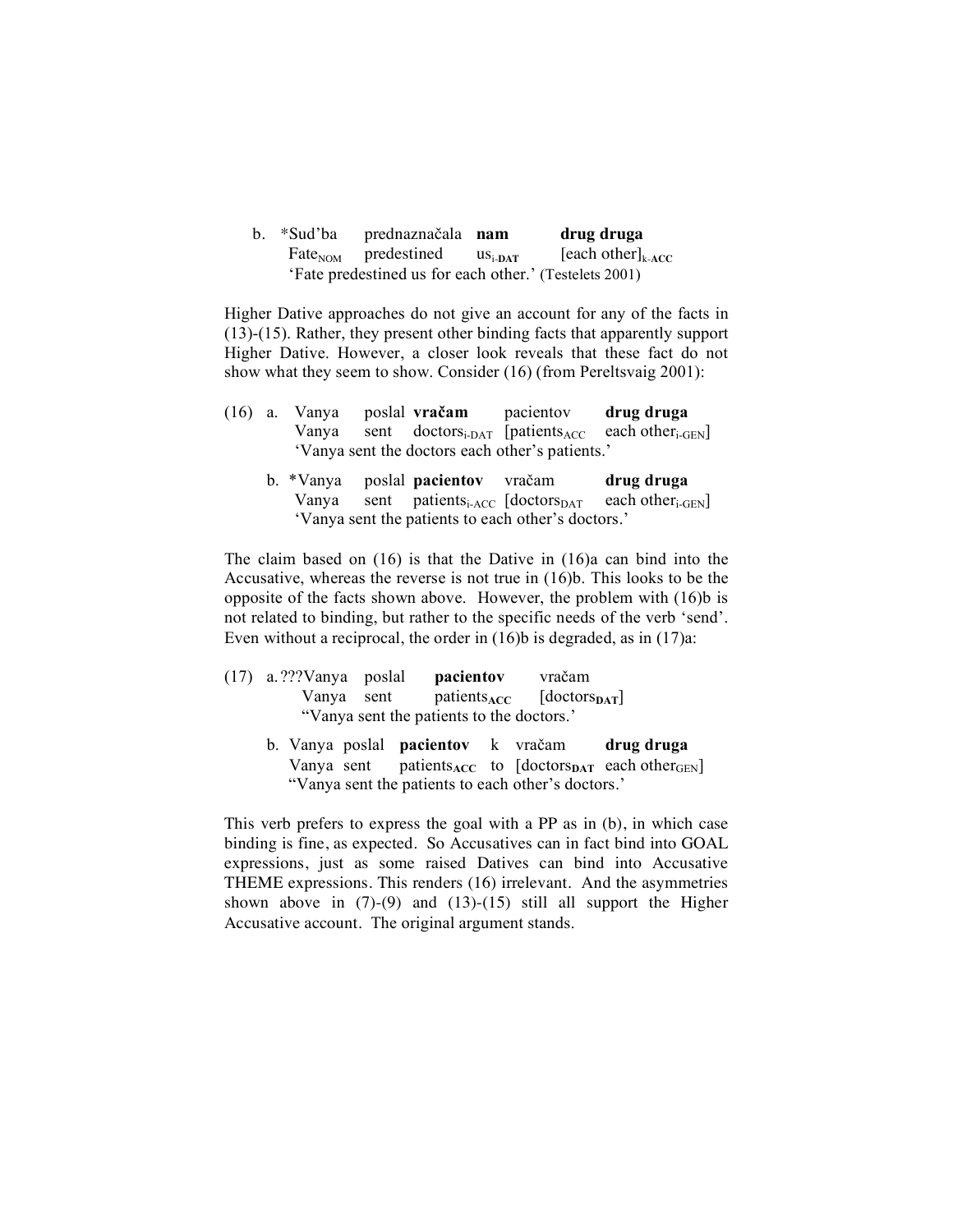## **2. Is there Evidence for Higher Dative? Thematic/Discourse Claims**

Dyakonova (2005) discusses additional evidence for Higher Dative, in 2 areas: (i) Constituency and (ii) Thematic and Information Structure. In the latter, Dyakonova follows Junghanns & Zybatow 1997 and in some ways Pylkkänen 2000 in claiming that the semantics underlying any Thematic Hierarchy supports Higher Dative. While this may be true for constructions involving Experiencers, which are generally assumed to be external arguments, only by stipulation would it support Higher Dative within VP for ditransitives. Baker (1988, 1997), Larson (1988), Baltin (2003) and others have argued for the opposite result. Further, it is clearly the case that if one of the arguments appears as a PP, the basic order is Theme>Goal, which, if we want to maintain a uniform Thematic Hierarchy, supports Higher Accusative. Thus Thematic Hierarchy claims are at least inconclusive, or speak in favor of Higher Accusative.

Similar problems plague the claim that Information Structure facts support Higher Dative (Junghanns & Zybatow 1997, Dyakonova 2005, 2007). Dyakonova presents (18) in favor of Higher Dative:

|  | (18) a. Nastya                    | kupila | Sergeju                      | mašinu      |  |  |
|--|-----------------------------------|--------|------------------------------|-------------|--|--|
|  | Nastya                            |        | bought Sergei <sub>DAT</sub> | $car_{ACC}$ |  |  |
|  | 'Nastya bought Sergei a car.'     |        |                              |             |  |  |
|  | b. Nastya                         | kupila | mašinu                       | Sergeju     |  |  |
|  | Nastya                            | bought | $car_{ACC}$                  | SergeipAT   |  |  |
|  | 'Nastya bought a car for Sergei.' |        |                              |             |  |  |

Dyakonova argues as follows:

the (a) sentence in (18) can have either a narrow focus on the Theme, or a wide focus. (b), on the other hand, can only have narrow focus on the Goal and the Theme *tends to be* interpreted as given information. This makes me conclude that the order in (b) is *better* analyzed as being derived from (a) by scrambling to ensure distressing of the most deeply embedded constituent. This *implies* that the basic order of arguments in Russian is Goal > Theme rather than the opposite. (Dyakonova 2005, p. 10. emphasis mine)

The problem here is that 'buy' is not a standard ditransitive verb. The Dative phrase *Sergeju* can behave as an adjunct (since the transitive sentence without it is fully grammatical) and thus it is difficult to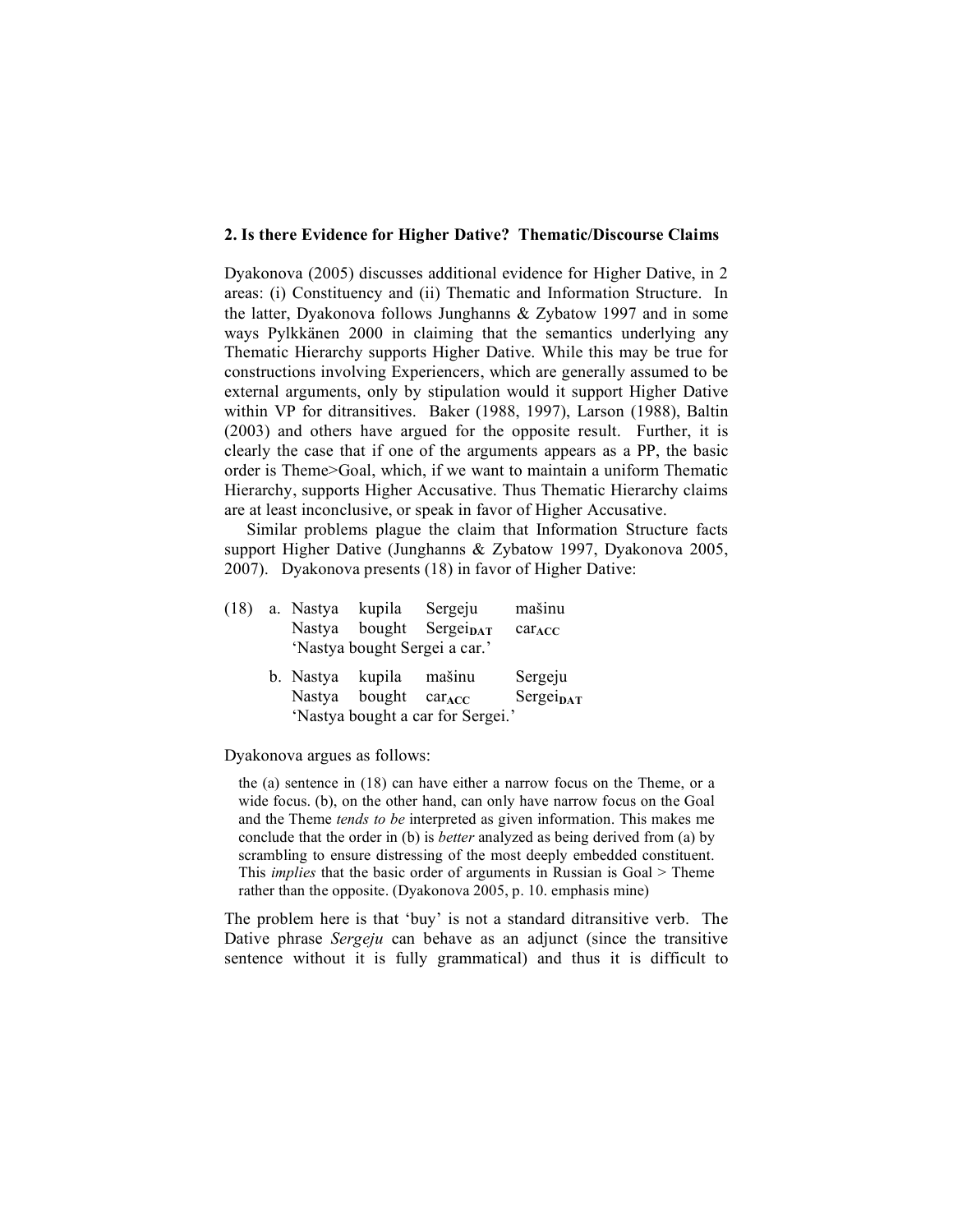determine whether the two sentences here in fact have the same argument structure. It is also difficult to determine the role of proper names and animacy in Information Structure generally, so that the conclusion presented, based on one sentence, is not necessarily generalizable. Consider, in this regard, a similar situation with 'introduce' in (19) and 'give' in (20) (which *are* ditransitive):

- (19) Nastya predstavila Sergeja prepodavateljam  $N$ astya-Nom introduced Sergei<sub>ACC</sub> teachers<sub>DAT</sub> 'Nastya introduced Sergei to the teachers.' (OK as wide Focus, answer to 'What happened?')
- (20) a. Nastya často darit knigi druz'jam Nastya often gives  $books_{ACC}$  friends $_{DATA}$ 'Nastya often gives books to (her) friends.' b. Nastya často darit druz'jam knigi
	- Nastya often gives friends $_{DA}$  books $_{ACC}$ 'Nastya often gives (her) friends books.'

(19) and (20)a, both  $ACC > DAT$ , are ambiguous between narrow and wide focus. Using Dyakonova's logic, this would argue for Higher ACC, and we would have a paradox, if (18) in fact shows the opposite. However, if we use true ditransitive verbs with bare plurals (the most discourse neutral elements), we find that DAT > ACC order is *derived*, since in (20)b the only reading is one where 'friends' is narrowly focused, implicating movement. This argues for Higher Accusative.

#### **3. Is there Evidence for Higher Dative? Constituency Claims**

Dyakonova (2005, 2007) argues for Higher Dative based on evidence from Idiom formation and Topicalization. Both arguments claim to show that  $V + Acc$  forms a constituent to the exclusion of Dative, which then reflects a Higher Dative. The idiom argument is simple: typically, idioms in Russian consist of a  $V +$  Accusative THEME and not a  $V +$  Dative GOAL. In a corpus search, Dyakonova (2005) found 394 of 400 Russian idioms to be V+Acc, such as  $(21)$  (her example) or  $(22)$  a ditransitive example. Dyakonova concludes as follows: "I take this as evidence that a Goal argument is projected outside the lexical VP in Russian".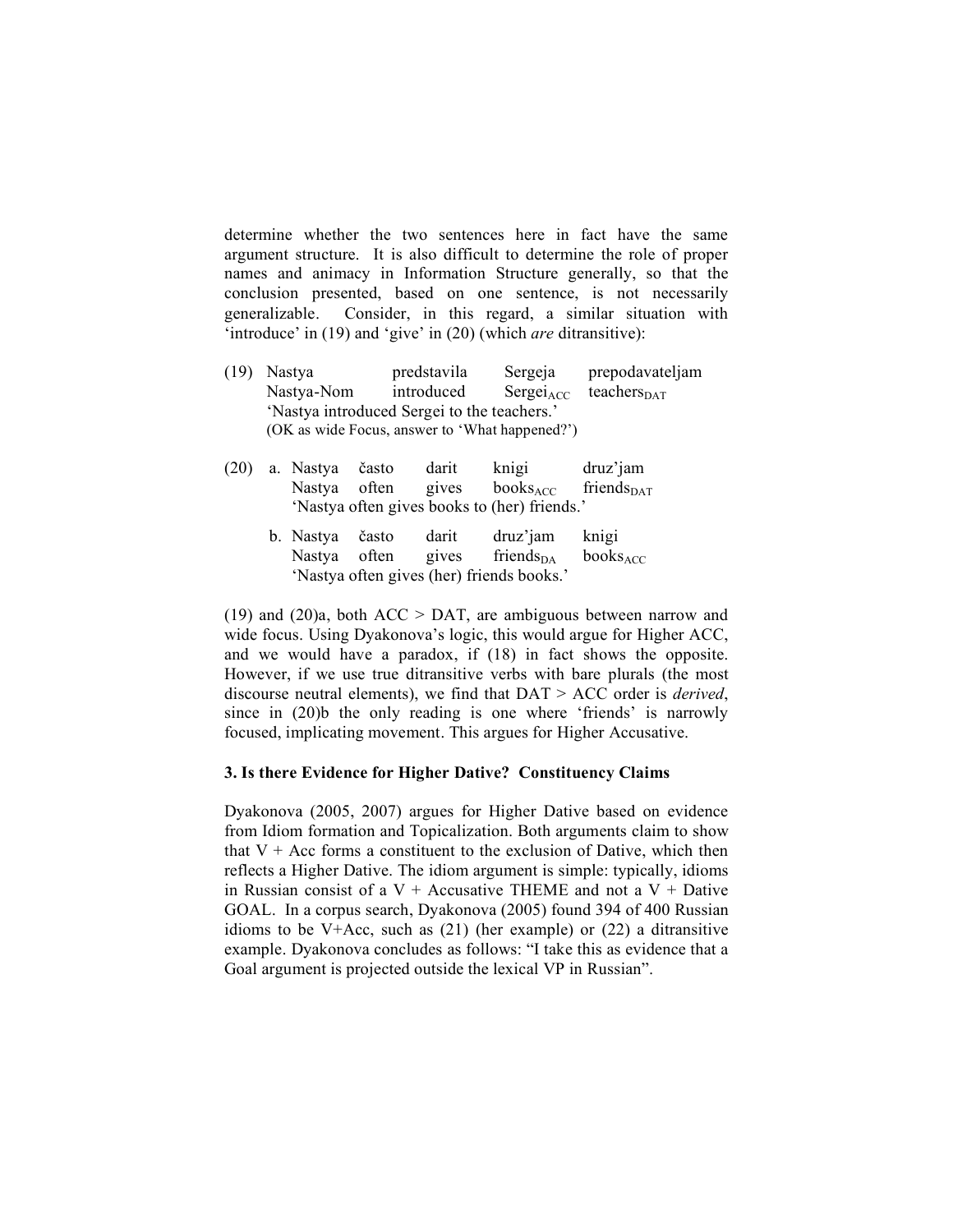- (21) On večno **vstavlyaet** nam **palki** v kolesa he-Nom always puts us<sub>DAT</sub> sticks<sub>ACC</sub> into wheels 'He always impedes us.'
- (22) a. Saša **stroit glazki** devuškam Sasha makes eyes<sub>ACC</sub> girls<sub>DAT</sub> 'Sasha flirts with (the) girls.'
	- b. Saša **stroit** devuškam **glazki** Sasha makes girls<sub>par</sub> eyes<sub>ACC</sub> 'Sasha flirts with (the) girls.'

The prevalence of V+Acc idioms is not in dispute. However, whether it is evidence for Higher Dative requires consideration of how the grammar handles idioms. Clearly, idioms do not have a compositional semantics (Jackendoff 1997) and must somehow be lexically 'listed'. However, it is not clear at what level idiom chunk interpretation is enforced: is this in the lexicon per se or is it part of the interpretive component? In Chomsky 1995 and Fox and Nissenbaum 2004 it is assumed that LF adjacency is required for idiom interpretation; their theory of reconstruction is partially based on this assumption. If they are right, then after V raises to *v*, adjacency is only possible on a Higher Accusative approach, not a Higher Dative approach. Dyakonova does not discuss this issue.<sup>3</sup> At the very least, then, the idiom formation data is inconclusive about underlying structure.

Finally, Dyakonova offers the following contrast in Topicalization possibilities to argue that V+Acc forms a constituent without the Dative:

(23) a. [čitat' skazki] roditeli detjam očen' ljubjat. to read tales<sub>ACC</sub> parents<sub>NOM</sub> kids<sub>DAT</sub> very love 'To read fairy tales, parents to children love \_\_.'

<sup>&</sup>lt;sup>3</sup>An additional complication involves the fact that it is unclear what movements allow idioms to maintain their idiosyncratic meaning. Usually it is assumed Amovement (of the object) maintains idiomatic meaning and A'-does not (Miyagawa 1997) but there is no discussion in the literature of the issue of V raising out of VP into *v*P in this regard. I leave this issue for separate discussion.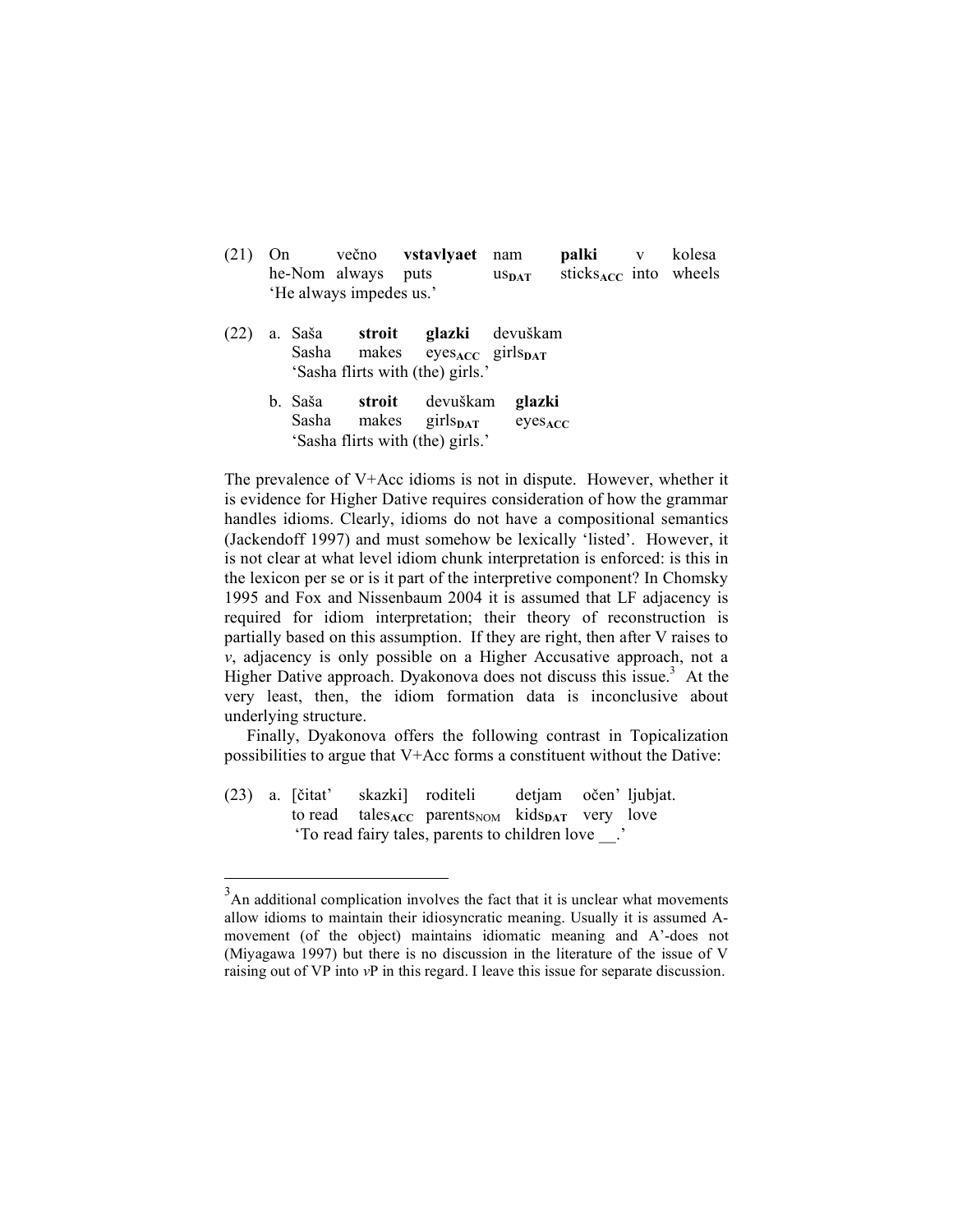| b. ??/*[čitat' detjam] roditeli |                                                                                    | skazki <sup>-</sup> | očen' ljubjat. |
|---------------------------------|------------------------------------------------------------------------------------|---------------------|----------------|
|                                 | to read $kids_{\text{DATA}}$ parents <sub>NOM</sub> tales <sub>ACC</sub> very love |                     |                |
|                                 | To read to children, parents fairy tales love .                                    |                     |                |

(23) shows contrasting cases of Russian *v*P Topicalization (which is only possible when they are non-finite, so the structure must be bi-clausal for this to be possible.) Here, the higher verb is 'love to' and the embedded verb is 'read', taking two arguments – a THEME and (arguably) a GOAL.<sup>4</sup> Dyakonova (2005: 11) reasons as follows:

Topicalization can apply either to the entire sequence, or else … target the verb and the Theme. Extracting the verb with the Goal results in ungrammaticality, *which I attribute to the fact that the verb does not form a constituent with the Goal* to the exclusion of the Theme.

This argument suffers from the same problem as before – except that in this case not taking  $V \rightarrow v$  into consideration is fatal to the claim. Clearly, Topicalization must apply after  $V \rightarrow V$  raising (or the requirement that V raises to  $v$  would never be satisfied.<sup>5</sup> Thus, a Higher Dative account has pre-movement order V>Dat>Acc (and Higher Accusative has V>Acc>Dat). The argument for V+Acc constituency does not apply, since at the time of movement, there is no such constituency. Rather, we are dealing with remnant movement, after evacuation by the other argument, and the two approaches in fact do not make distinct claims. Certainly, there is no argument here in favor of Higher Dative, since after evacuation, either argument could in theory be left in the remnant.

 <sup>4</sup> As with 'buy' above, 'read' here is not truly ditransitive; the Dative may not be a true argument. However, the Higher Dative account falls apart anyway, as I show below, and the same counter-arguments would hold with true ditransitives.

<sup>&</sup>lt;sup>5</sup>Note that  $V \rightarrow v$  is not parameterized. See Larson 1988, Bowers 1993, and Adger 2003 for accounts of what forces  $V \rightarrow v$ . Any account that uses the SpecV position for internal arguments language must assume obligatory application of  $V \rightarrow v$  to generate the correct word order. Lasnik (2001) has argued that some head movement requirements can be 'forgiven' in cases of ellipsis (such as  $T\rightarrow C$  in English sluicing), but only if the offending feature is deleted under ellipsis. Movement (TOP) does not have this ability, and it cannot therefore be claimed that TOP occurs *in place of* the required head movement.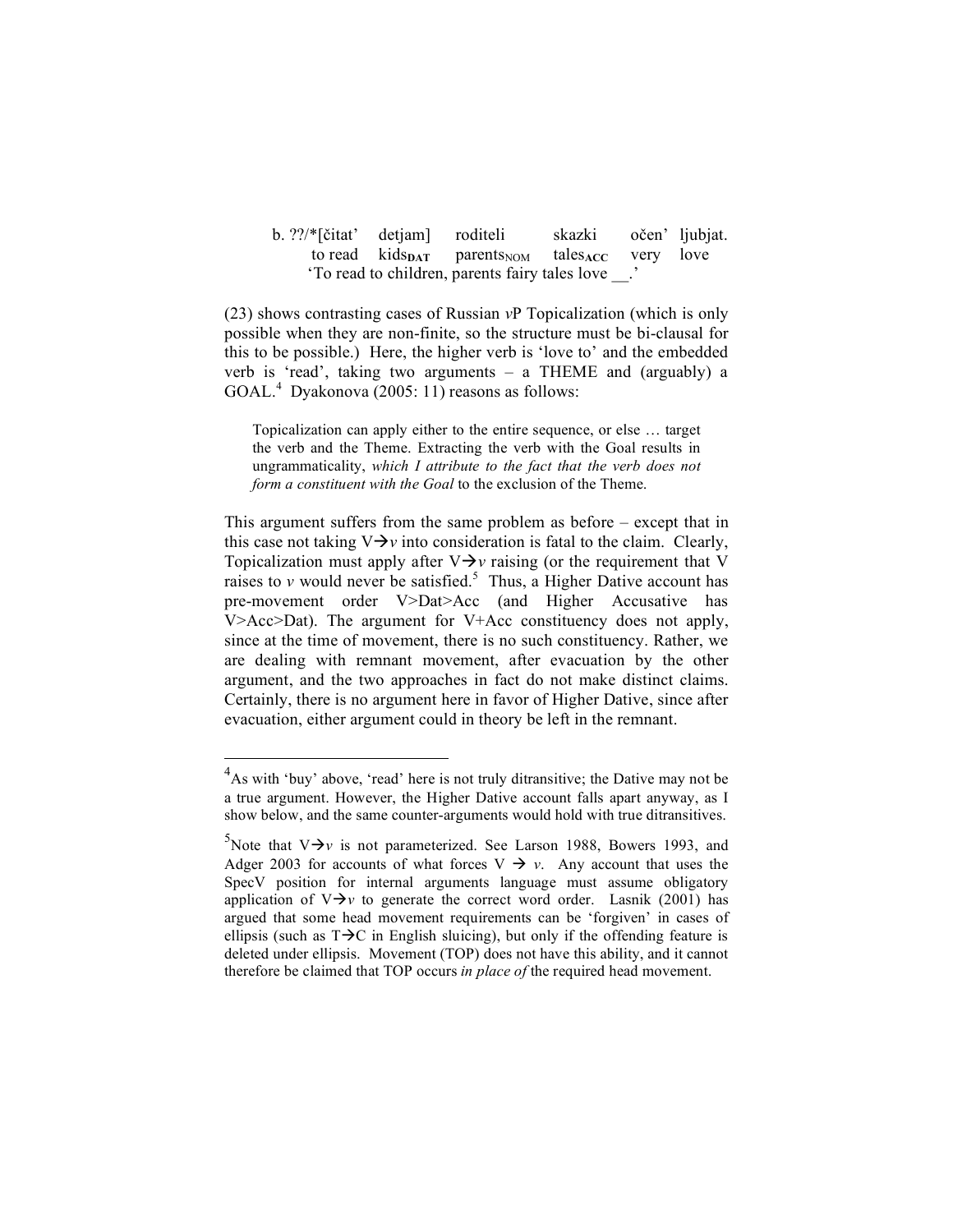One must wonder, then, why the contrast in (23) exists. Why is extracting the Dative and then fronting the remnant *v*P including the Accusative far more acceptable than the opposite? The *v*P fronting involved is the same. The evacuation itself could not be the problem, since without *v*P fronting, both evacuations are possible:

- (24) a. Detjam, roditeli očen' ljubjat čitat' skazki  $kids<sub>DATA</sub>$  parents<sub>NOM</sub> very love to read tales<sub>ACC</sub> 'To children, parents love to read fairy tales.'
	- b. Skazki, roditeli očen' ljubjat čitat' detjam tales<sub>ACC</sub> parents<sub>NOM</sub> very love to read kids<sub>DAT</sub> 'Fairy tales, parents love to read to children.'

However, it has been independently shown that derived order in a structure involving 2 previous movements must be parallel to the order established at an earlier domain (Fox and Pesetsky's 2005 "Cyclic Linearization"). If so, then the order possible in  $(23)a$  but not  $(23)b$ , must reflect the *original* order. The acceptable order after movement is V>Acc>Dat. Cyclic Linearization therefore points to Higher Accusative!

We have seen in Section 2-3 that none of the arguments for Higher Dative given in the recent literature withstand careful examination, while Section 1 showed that the original arguments for Higher Accusative stand. I now turn to some new evidence in favor of Higher Accusative.

## **4. More Evidence for Higher Accusative**

Consider the situation with Weak Crossover (WCO). As is well-known, a violation is caused when A'-movement over a phrase containing a coreferent pronoun takes place. This applies both to overt and covert A' movement, as shown in the English examples in (25):

(25) a. \*Who<sub>i</sub> does [his<sub>i</sub> mother] love? b.  $*His<sub>i</sub>$  mother loves [everyone] $<sub>i</sub>$ </sub>

In Russian, the same violations occur, both with quantifiers (shown by Antonyuk (2006, 2009) to undergo QR) or with overt movement: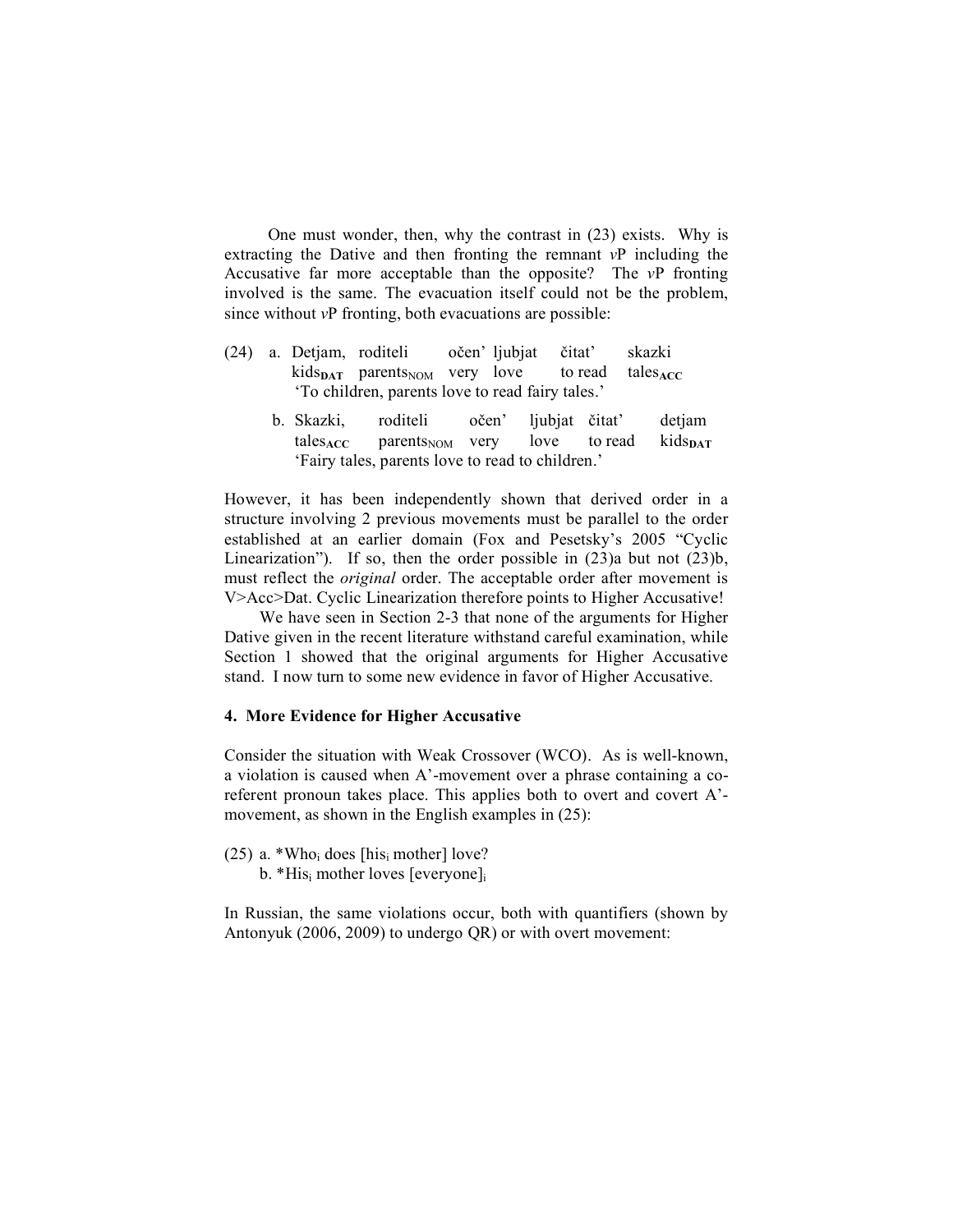- (26) a. \*Ja xoču, čtoby **ee** sobaka poljubila **každuju devočku** I want that [her<sub>i</sub> dog] loves [every girl] \*'I want her dog to love every girl.' (WCO caused by QR)
	- b. \* **Každuju devočku** ja xoču, čtoby **ee** sobaka poljubila [every girl] I want that [her dog] loves \_\_ \*'I want her dog to love early girl.' (WCO caused by Scrambling)
	- c. \***Kogo ego** mama ljubit? Who-Acc [his mother]-Nom loves ? \*'Who does his mother love?' (WCO caused by local WH-mvt)
	- d. \***Kogo** ty xočeš, čtoby **ego** sobaka poljubila Who-Acc you want that [his dog]-Nom loves \_\_ \*'Who do you want his dog to love ?' (WCO by long WH-mvt)

Now consider the facts when movement occurs out of a ditransitive phrase in which the non-moved argument contains a coreferent pronoun:

(27) a. **Kogoi** ty xočeš', čtoby Maša predstavila who<sub>ACC</sub> you want that Masha introduce  $[\text{vp} \_\text{i} [\text{ego}_i \text{novym} \text{sosedjam}]$  ]  $\begin{bmatrix}$  [his new neighbors] $_{\text{DATA}}$  ] '**Who** do you want Masha to introduce to **his** new neighbors?' b.??/\***Komui** ty xočeš', čtoby Maša predstavila  $who<sub>DATA</sub>$  you want that Masha introduce [VP [**egoi** novyx sosedej] \_\_ ]

 $\left[$  [his new neighbors] $_{\text{ACC}}$  ]

'**Who** do you want Masha to introduce to **his** new neighbors?'

Here, we find a clear contrast between the availability of moving an ACC WH-phrase out if the DAT contains a coreferent pronoun ((27)a) vs. moving a DAT WH-phrase out if the ACC contains a co-referent pronoun  $((27)b)$ . The extraction in  $(27)a$  does not cause a violation on Higher ACC only, because there is no crossover at all; the derivation is similar to English subject WH-movement such as in *Who \_\_ loves his mother the most?* which resembles (27)a only if we assume a Higher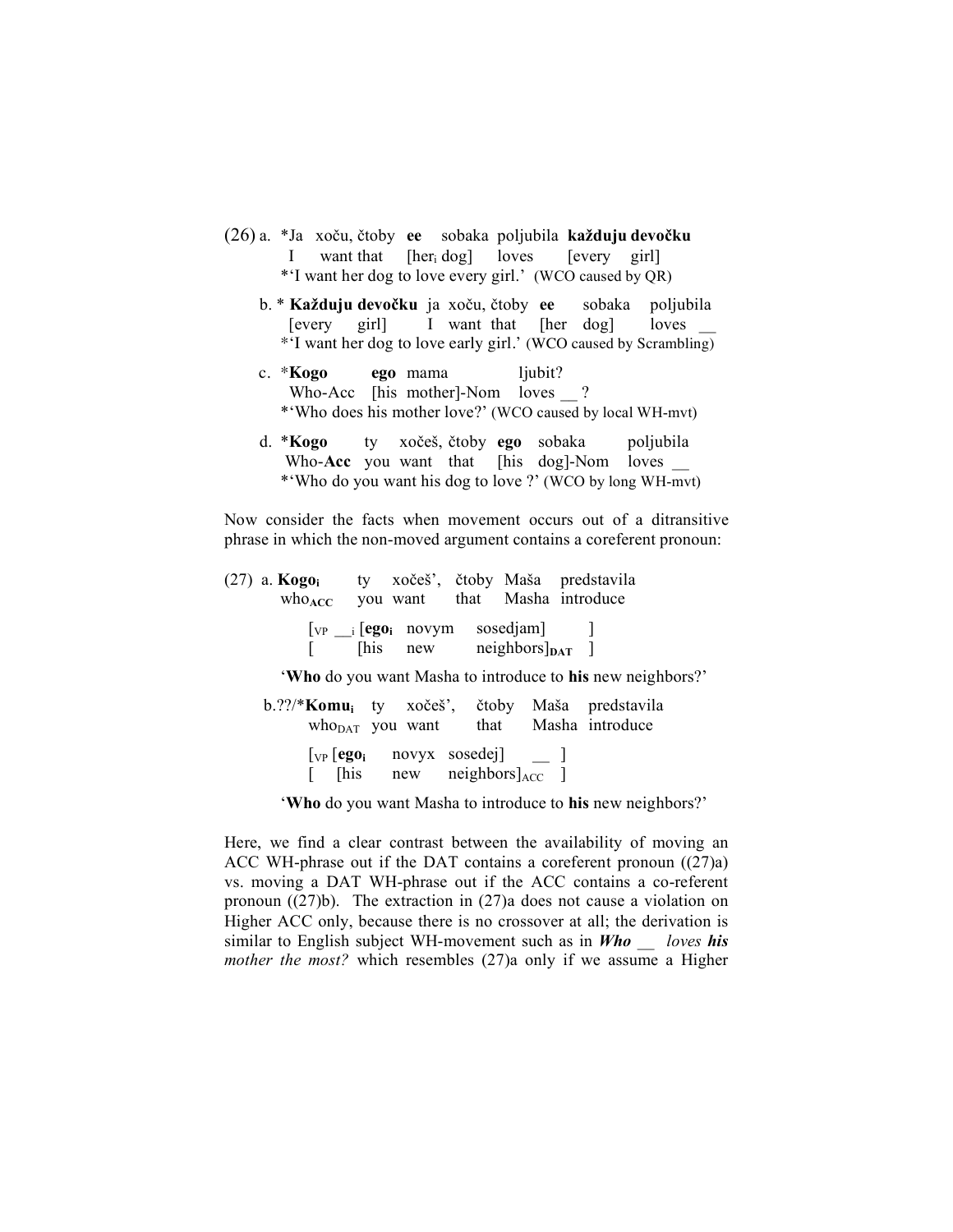ACC base. On the other hand, (27)b involves a WCO violation, but only if we assume a Higher ACC base.<sup>6</sup> Thus the Higher ACC account predicts the contrast; the Higher DAT account predicts the opposite.

Finally, Antonyuk 2006, 2009 has shown a significant scope difference between Dat>Acc and Acc>Dat VP-internal orders. In particular, Acc>Dat orders are scopally ambiguous, implicating a nonmoved structure, whereas Dat>Acc orders show surface scope, implicating the scope freezing effects of overt movement, known from standard scrambling cases.<sup>7</sup> The relevant facts are given here:

- (28) a. Kto-to uslyšal každuju šutku Someone heard every joke 'Someone heard every joke' (∃>∀), (∀>∃)
	- b. [Každuju šutku]**<sup>i</sup>** kto-to uslyšal **ti** Every joke someone heard 'Every joke, someone heard' (∀>∃), (\*∃>∀)
- (29) a. Učitel' dal kakuju-to knigu každomu studentu Teacher gave [some book]<sub>ACC</sub> [every student]<sub>DAT</sub> 'The teacher gave some book to every student' (∃>∀), (∀>∃)
	- b. Učitel' dal kakomu-to studentu každuju knigu Teacher gave [some student] $_{\text{DATA}}$  [every book] $_{\text{ACC}}$ 'The teacher gave some student every book.' (∃>∀), (\*∀>∃)

The parallel in  $(28)-(29)$  suggest  $DATA > ACC$  is derived by movement, hence Scope Freezing, providing another new argument for Higher ACC.

 $6$  Note that there is a complicating factor in that we have seen the availability of local A-movement of DAT over ACC. One might wonder, then, why the availability of such local A-movement does not allow us to void the WCO violation in (27)b. I assume that whatever discourse factors motivate local Ascrambling would apply superfluously in this case, causing an Economy violation if applied here. In any event, the contrast stands, and speaks strongly in favor of Higher ACC.

 ${}^{7}$ A reviewer argues that accounts such as Marantz 1993, whereby the THEME is stranded within VP, allow a Higher DAT approach to explain this contrast. However, Larson 1990 shows that Marantz's approach fails even for English.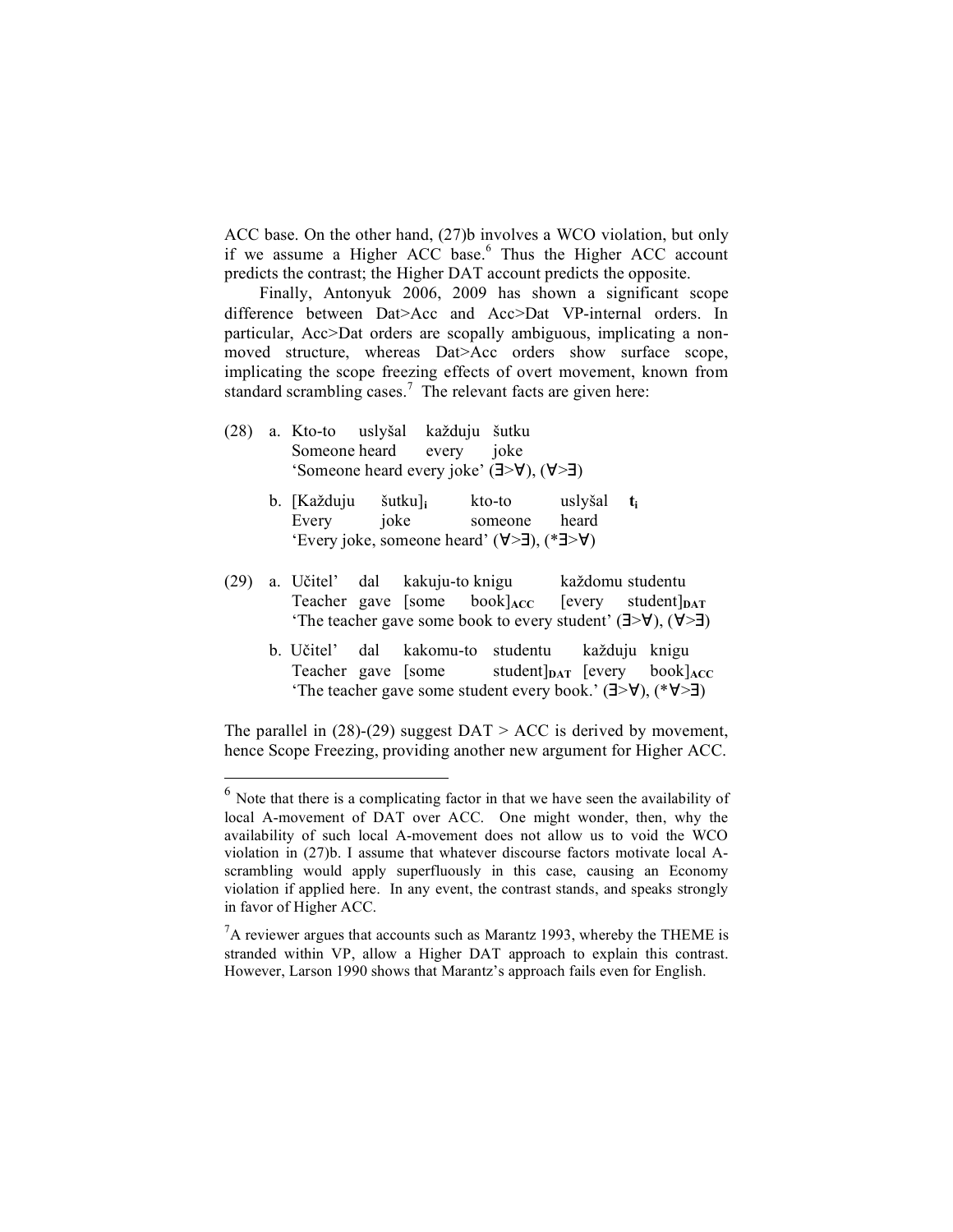## **5. Conclusion**

We have seen in this article that the original syntactic evidence for Higher ACC remains unrefuted. In particular, control of Instrumental small clauses and reciprocal binding facts support Higher ACC. Binding arguments presented by Higher DAT advocates only motivate the existence of Dative shift (A-mvt around ACC), but do not motivate a DAT>ACC *base.* Further, thematic hierarchy and Information Structure arguments are inconclusive. Constituency arguments in favor of Higher DAT do not take  $V \rightarrow V$  movement into consideration which, when factored in, also favor Higher ACC. Finally, we have seen new WCO and Scope Freezing evidence supporting Higher ACC.

#### **References**:

Adger, David. 2003. *Core Syntax: A Minimalist Approach*. Oxford.

- Antonyuk, Svitlana. 2006. The Scope of Quantifier Phrases in Russian: A QR Analysis. *Linguistics in the Big Apple*.
- Antonyuk, Svitlana. 2009. Long-Distance Scrambling, VP Ellipsis, and Scope Economy in Russian. *PLC 32*, ed. L. MacKenzie, 1-9.
- Asarina, Alsa. 2005. Russian Binding Theory: Two Improved Movement Approaches. ms. MIT.

Bailyn, John F. & Edward Rubin. 1991. The Unification of Instrumental Case Assignment in Russian. *Cornell Working Papers in Linguistics* 9: 99-126. Ithaca, NY.

- Bailyn, John F. 1995a. A Configurational Approach to Russian "free" Word Order. Doctoral Dissertation, Cornell University, Ithaca, NY.
- Bailyn, John F. 1995b. Configurational Case Assignment in Russian Syntax. *The Linguistic Review* 12: 315–360.
- Bailyn, John F. 2001. The Syntax of Slavic Predicate Case. In *ZAS Occasional Papers in Linguistics*,. A. Strigin et. al eds: 1-26. Berlin.
- Baker, Mark. 1988. *Incorporation: A Theory of Grammatical Function Changing*. UChicago Press.
- Baker, Mark. 1997. Thematic roles and syntactic structure. In *Elements of Grammar*, ed. Liliane Haegeman, 73-117. Springer.
- Baltin, Mark. 2003. The Interaction of Ellipsis and Binding. *Natural Language & Linguistic Theory* 21: 215–246.